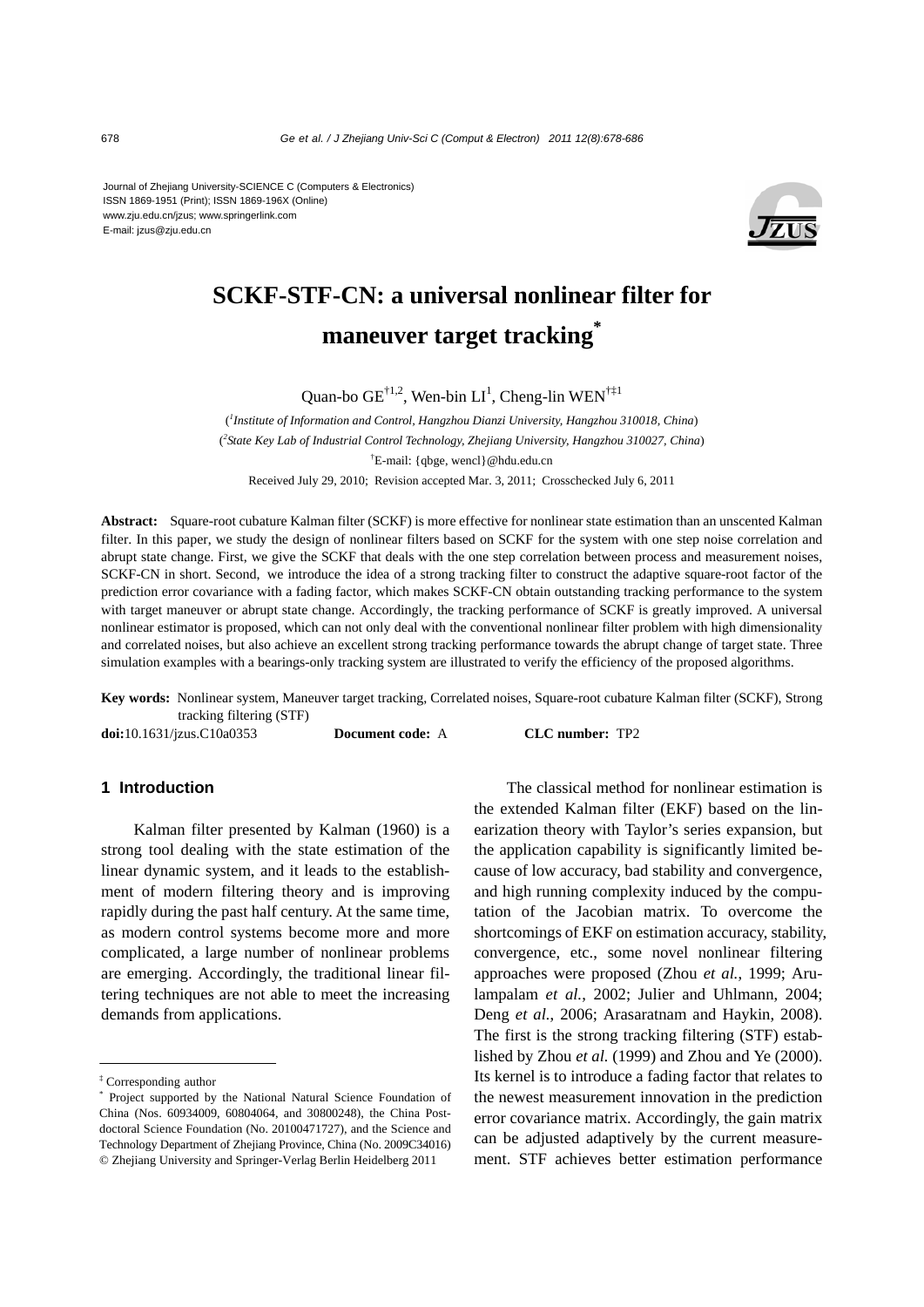than EKF (Julier and Uhlmann, 1997; He *et al.*, 2006; Xu *et al.*, 2009). STF is very effective for the uncertainty of system models, abrupt state change, and target maneuver. Specifically, it can prevent the information loss induced by linearization. However, STF still needs linearization operation. After that, the unscented Kalman filter (UKF) proposed by Julier and Uhlmann (2004) was used. UKF uses the nonlinear model of the system instead of linearization and does not need to calculate the Jacobian matrix. It adopts a nonlinear unscented transformation and a set of sampled points to approximate the probability density of the nonlinear transformation function. Theoretical study shows that this method can achieve at least second-order accuracy. There have been many achievements using UKF (Wan and van der Merwe, 2000; Julier and Uhlmann, 2004; Pan *et al.*, 2005; Xiong *et al.*, 2006; Zhu and Zheng, 2008). However, its accuracy still cannot completely satisfy the requirements of practical applications. More importantly, the performance of UKF will obviously decrease when the system state dimensionality is relatively high, which is called 'the curse of dimensionality' (Daum, 2005). Simultaneously, the absence of positive definition may probably be more hazardous as it prevents UKF from running continuously. Particle filter (PF), a kind of Monte-Carlo method, uses the random sampled points to describe the distribution of random probability (Arulampalam *et al.*, 2002). It approximates the real probability distribution based on the measurement by adjusting the weights of sample points and sample locations. Compared with EKF and UKF, PF greatly improves the estimation precision of the nonlinear filter, but leads to tremendous computational complexity, which restricts its application in real-time systems.

Recently, Arasaratnam and Haykin (2009) proposed the square-root cubature Kalman filter (SCKF). It uses the spherical cubature rule and radial rule to optimize the sigma points and weights. Thus, the ability to deal with the high dimensional state is greatly enhanced for nonlinear estimation. The estimation precision and stability are also clearly improved. Meanwhile, the *QR* decomposition avoids the square-root operation of the prediction covariance matrix to ensure the continuity of the filtering process. By analysis, we can see that the existing SCKF does not consider the correlated case between process and

measurement noises, and lacks the ability to track sudden state change. Especially in the field of target tracking, this situation often occurs. It is necessary to ensure that SCKF obtains the correlation of noises and has a strong tracking ability in sudden situations.

This paper studies the design of nonlinear filters for the nonlinear system with one step correlation between process and measurement noises. First, the SCKF with correlated noises, SCKF-CN in short, is derived. Next, by introducing the idea of strong tracking filtering to construct a fading square-rooting factor of the prediction error covariance, a universal nonlinear filter SCKF-STF-CN is proposed based on SCKF-CN and STF. The universal filter can not only be used for the conventional nonlinear state estimation but also has better ability to deal with the inaccuracy model and abrupt state change. We present the implementation processes of the filters, and verify their efficiencies by some examples with bearingsonly tracking.

## **2 Problem formulation**

## **2.1 System description**

Consider the following discrete nonlinear system:

$$
\begin{cases} \n\boldsymbol{x}_{k} = \boldsymbol{f}(\boldsymbol{x}_{k-1}) + \boldsymbol{w}_{k,k-1}, \\ \n\boldsymbol{z}_{k} = \boldsymbol{h}(\boldsymbol{x}_{k}) + \boldsymbol{v}_{k}, \n\end{cases} \tag{1}
$$

where  $x_k \in \mathbb{R}^{n_x}$  is the state of the system, *f* and *h* are known functions,  $z_k \in \mathbb{R}^{n_z}$  is measurement to state  $x_k$ , and  $\{w_{k,k-1}\}\$  and  $\{v_k\}$  are both Gaussian white noise sequences with zero means, satisfying

$$
E\left(\begin{pmatrix} \mathbf{w}_{k,k-1} \\ \mathbf{v}_k \end{pmatrix} (\mathbf{w}_{l,l-1}^{\mathrm{T}} \mathbf{v}_l^{\mathrm{T}})\right) = \begin{bmatrix} \mathbf{Q}_{k,k-1} & \mathbf{D}_k \\ \mathbf{D}_k^{\mathrm{T}} & \mathbf{R}_k \end{bmatrix} \delta_{k,l}. (2)
$$

*Q*<sub>*k*,*k*−1</sub> and  $\mathbf{R}_k$  are the variances of process noise  $\mathbf{w}_{k,k-1}$ and measurement noise  $v_k$ , respectively, and  $D_k$  is the covariance of two noises. The initial state estimation and its covariance are  $x_0$  and  $P_0$ , respectively.

#### **2.2 Problem formulation**

For the system (1), we establish a universal nonlinear filter based on SCKF, which should have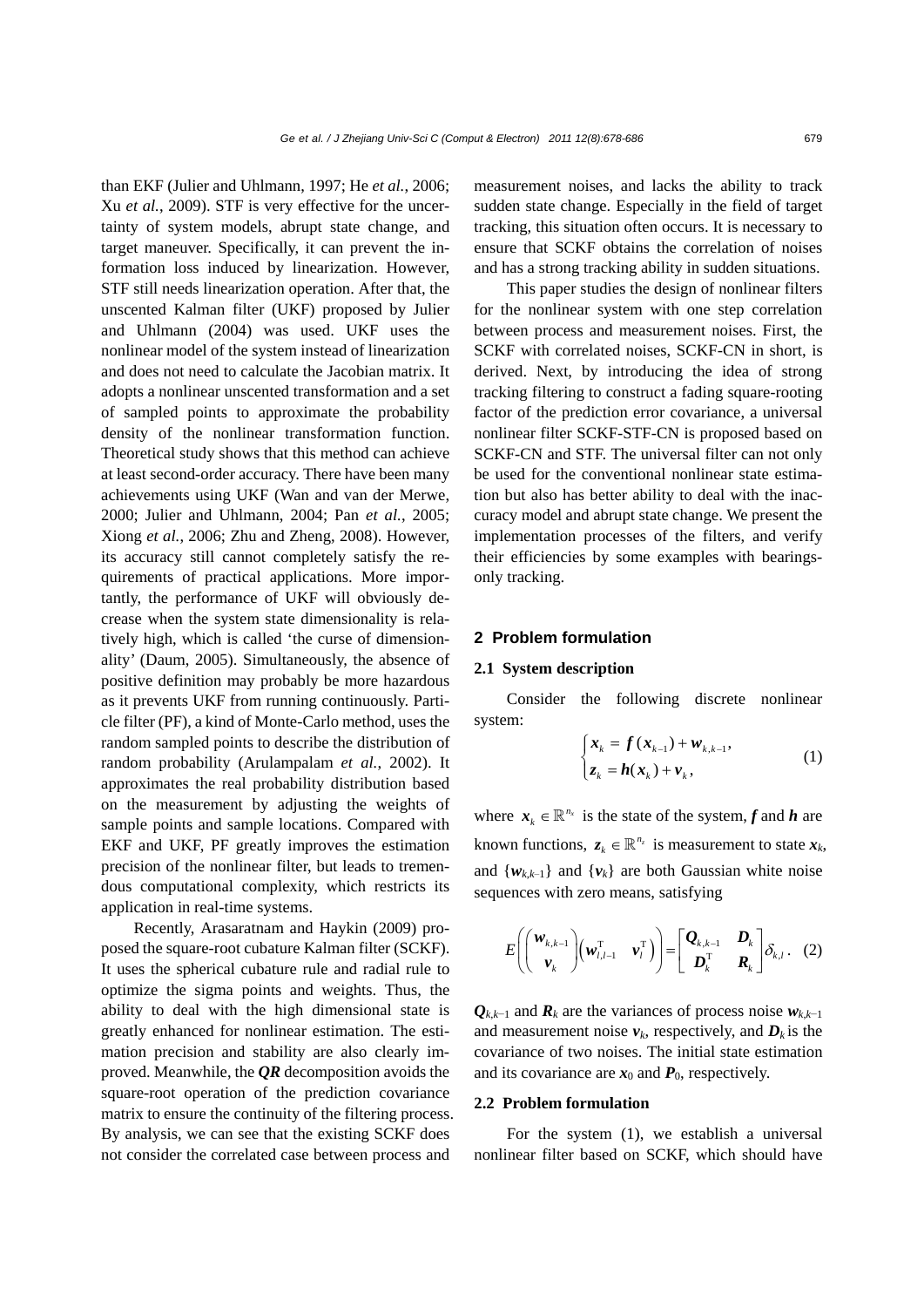the following two functions. The first is to estimate the system state with one step correlation between process and measurement noises. The second is to obtain a strong tracking ability towards abrupt state change for maneuver target tracking. By these means, we should derive the SCKF formulae with the noise correlation coefficient, and introduce a strong tracking fading factor to adjust adaptively the square-root factor of the prediction error covariance. Then, the universal nonlinear filter can be obtained.

# **3 Square-root cubature Kalman filter with correlated noises**

Because of the errors introduced by finite wordlength, two basic properties of an error covariance matrix, symmetry and positive definition, are often lost. It is important to preserve these two properties in each update cycle, however. The cubature Kalman filter (CKF) may suffer from the computational complexity and cannot run continuously. Thus, the *QR* decomposition is included in SCKF to compute the prediction error covariance matrices.

In CKF the covariance matrix is  $P = AA^T$ . We easily have  $A^{T} = QR$  in terms of the **QR** decomposition. *Q* is an orthogonal matrix and *R* is an upper triangular matrix. Then, the covariance *P* becomes

$$
\boldsymbol{P} = \boldsymbol{A}\boldsymbol{A}^{\mathrm{T}} = \boldsymbol{R}^{\mathrm{T}}\boldsymbol{Q}^{\mathrm{T}}\boldsymbol{Q}\boldsymbol{R} = \boldsymbol{R}^{\mathrm{T}}\boldsymbol{R} = \boldsymbol{S}\boldsymbol{S}^{\mathrm{T}},
$$
 (3)

where  $S = R^T$ .

The **QR** decomposition can avoid the squarerooting operation of the covariance matrixes. The filtering continues even if the covariance matrix is not positive definite.

Based on the SCKF in Arasaratnam and Haykin (2009), we derive an SCKF with one step correlated noise, SCKF-CN in short.

Here, we introduce the notations involved in SCKF-CN formulation.

1. A general triangularization algorithm is denoted as *S*=Tria(*A*), where *S* and *A* are as given in Eq. (3).

2. 
$$
W_s = \text{diag}\left\{\sqrt{\omega_1}, \sqrt{\omega_2}, ..., \sqrt{\omega_m}\right\}
$$
, where  $m=2n_x$ ,

and  $\omega_i = 1/m$  ( $i=1, 2, \dots, m$ ) are the weights of cubature points.

3.  $S_{Q,R}$  and  $S_{R,k}$  are square-roots of co-variance matrices  $Q_{k,k-1}$  and  $R_k$  of the process and measurement noises, respectively.

**Theorem 1** (SCKF-CN algorithm)Similar to the Kalman filtering frame, the SCKF-CN algorithm is also composed of two steps, namely time and measurement updates.

1. Time update

1) Compute

$$
S_{k-1|k-1} = \text{Tria}([X_{k-1|k-2} - K_{k-1}Z_{k-1|k-2}, K_{k-1}S_{R,k-1}]), (4)
$$

where  $X_{k-1|k-2}$ ,  $Z_{k-1|k-2}$ , and  $K_{k-1}$  can be computed according to Eqs.  $(17)$ ,  $(15)$ , and  $(18)$ , respectively.

2) Evaluate the cubature points

$$
\boldsymbol{X}_{i,k-1|k-1} = \boldsymbol{S}_{k-1|k-1} \boldsymbol{\xi}_i + \boldsymbol{\hat{x}}_{k-1|k-1}, \ \ i = 1, 2, \cdots, m, \tag{5}
$$

where  $m=2n_x$  and  $\zeta_i = \sqrt{m/2} \cdot [1]$ . Here,  $[1] \in \mathbb{R}^2$  belongs to the following set of points:

$$
\left\{ \begin{pmatrix} 1 \\ 0 \end{pmatrix}, \begin{pmatrix} 0 \\ 1 \end{pmatrix}, \begin{pmatrix} -1 \\ 0 \end{pmatrix}, \begin{pmatrix} 0 \\ -1 \end{pmatrix} \right\}.
$$
 (6)

3) Evaluate the propagated cubature points

$$
X_{i,k|k-1}^* = f(X_{i,k-1|k-1}), i = 1,2,\cdots,m,
$$
 (7)

and the predicted state

$$
\hat{\bm{x}}_{k|k-1} = \frac{1}{m} \sum_{i=1}^{m} \bm{X}_{i,k|k-1}^* \tag{8}
$$

4) The square-root factor of prediction error covariance is

$$
S_{k|k-1} = \text{Tria}([X_{k|k-1}^*, S_{Q,k}]), \qquad (9)
$$

where

$$
\boldsymbol{X}_{k|k-1}^{*} = \left[ \boldsymbol{X}_{1,k|k-1}^{*} - \hat{\boldsymbol{x}}_{k|k-1}, \boldsymbol{X}_{2,k|k-1}^{*} - \hat{\boldsymbol{x}}_{k|k-1}, \cdots, \boldsymbol{X}_{m,k|k-1}^{*} - \hat{\boldsymbol{x}}_{k|k-1} \right] \boldsymbol{W}_{s}.
$$
\n(10)

2. Measurement update

1) Evaluate the cubature points

$$
\mathbf{X}_{i,k|k-1} = \mathbf{S}_{k|k-1} \xi_i + \hat{\mathbf{x}}_{k|k-1}, \ i = 1, 2, \cdots, m, \qquad (11)
$$

and the propagated cubature points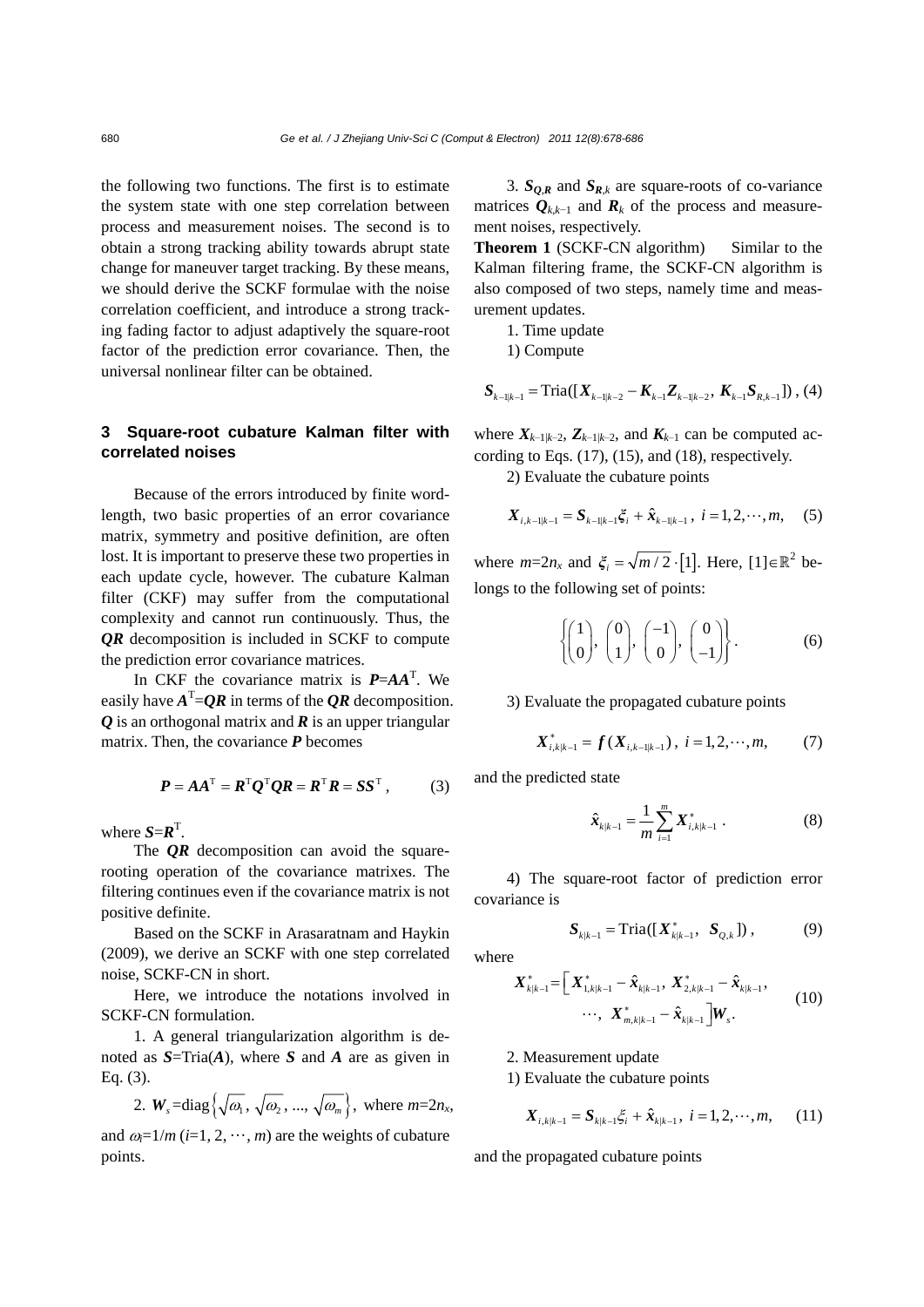$$
\mathbf{Z}_{i,k|k-1} = \mathbf{h}(\mathbf{X}_{i,k|k-1}), \ \ i = 1, 2, \cdots, m. \tag{12}
$$

2) Estimate the predicted measurement

$$
\hat{z}_{k|k-1} = \frac{1}{m} \sum_{i=1}^{m} \mathbf{Z}_{i,k|k-1}.
$$
 (13)

3) Compute the square root of the innovation covariance

$$
S_{zz,k|k-1} = \text{Tria}([\mathbf{Z}_{k|k-1}, S_{R,k}]), \quad (14)
$$

where

$$
\mathbf{Z}_{k|k-1} = \left[ \mathbf{Z}_{1,k|k-1} - \hat{z}_{k|k-1}, \mathbf{Z}_{2,k|k-1} - \hat{z}_{k|k-1}, \cdots, \mathbf{Z}_{m,k|k-1} - \hat{z}_{k|k-1} \right] \mathbf{W}_s.
$$
 (15)

4) Estimate the cross-covariance matrix

$$
\boldsymbol{P}_{xz,k|k-1} = \boldsymbol{X}_{k|k-1} \boldsymbol{Z}_{k|k-1} + \boldsymbol{D}_k ,
$$
 (16)

where

$$
\boldsymbol{X}_{k|k-1} = \left[ \boldsymbol{X}_{1,k|k-1} - \hat{\boldsymbol{x}}_{k|k-1}, \boldsymbol{X}_{2,k|k-1} - \hat{\boldsymbol{x}}_{k|k-1}, \cdots, \boldsymbol{X}_{m,k|k-1} - \hat{\boldsymbol{x}}_{k|k-1} \right] \hspace{10mm} (17)
$$

5) Compute the Kalman gain

$$
K_{k} = \frac{P_{xz,k|k-1} / S_{zz,k|k-1}^{T}}{S_{zz,k|k-1}}.
$$
 (18)

6) The final updated state estimation is

$$
\hat{\bm{x}}_{k|k} = \hat{\bm{x}}_{k|k-1} + \bm{K}_k (z_k - \hat{z}_{k|k-1}), \quad (19)
$$

and the estimation error covariance matrix is

$$
\boldsymbol{P}_{k|k} = \left[ \boldsymbol{X}_{k|k-1} - \boldsymbol{K}_{k} \boldsymbol{Z}_{k|k-1}, \ \boldsymbol{K}_{k} \boldsymbol{S}_{R,k} \right] \cdot \left[ \boldsymbol{X}_{k|k-1} - \boldsymbol{K}_{k} \boldsymbol{Z}_{k|k-1}, \ \boldsymbol{K}_{k} \boldsymbol{S}_{R,k} \right]^{T} . \tag{20}
$$

According to Wu and Hu (2005), we know that for the systems with additive process and measurement noises, the covariance is a weighted outer product of the transformed points plus the noise covariance. Considering one step noise correlation with  $D_k = E(w_{k,k-1}v_k^{\mathrm{T}})$  in Eq. (2), we have

$$
\bm{P}_{\text{x},k|k-1} = \bm{X}_{k|k-1} \bm{Z}_{k|k-1} + E(\bm{w}_{k|k-1} \bm{v}_k^{\mathrm{T}}) = \bm{X}_{k|k-1} \bm{Z}_{k|k-1} + \bm{D}_k.
$$

Obviously, if the noises are not correlated, we have  $D_k=0$  and  $P_{xz,k|k-1}=X_{k|k-1}Z_{k|k-1}$ , as in Arasaratnam

and Haykin (2009).

Clearly, the difference between SCKF and the proposed SCKF-CN is the  $D_k$  in Eq. (16). It means that the SCKF-CN algorithm can operate in the case of one step correlation between process and measurement noises. A way to obtain Eq. (16) with  $D_k$  was discussed in Li and Ge (2010) and we also use it in this work.

Like SCKF, SCKF-CN is only a nonlinear filtering algorithm for high-dimensional systems and cannot effectively cope with the abrupt state change. Next, we introduce the idea of strong tracking and propose a novel nonlinear SCKF-CN with strong tracking performance.

## **4 Square-root cubature Kalman filter and strong tracking filter with correlated noises**

#### **4.1 Strong tracking filter with correlated noises**

Strong tracking filtering (STF) was proposed to deal with the uncertainty of system models, especially the abrupt change of target state. It is a wise choice for maneuver target tracking. To improve the tracking performance of the SCKF-CN towards target maneuver or abrupt state change, we introduce the 'strong tracking' concept to perfect the function of nonlinear filtering based on the SCKF-CN.

Because of the correlation between the process and measurement noises, consideration should be given to computing of the fading factor. In strong tracking filtering, the orthogonality amongst the measurement innovations at different times must be satisfied. Namely, a filter can have the strong tracking performance only if the filter selects a time-varying filtering gain matrix that satisfies the following conditions:

$$
\begin{cases} E((x_{k+1} - \hat{x}_{k+1|k+1})(x_{k+1} - \hat{x}_{k+1|k+1})^{\mathrm{T}}) = \min, \\ E(y_{k+1+j}y_{k+1}^{\mathrm{T}}) = 0, \quad k = 0, 1, 2, \cdots, \end{cases}
$$
(21)

where the residual error or measurement innovation is

$$
\gamma_k = z_k - \hat{z}_{k|k-1}.
$$
 (22)

The second formula in Eq. (21) requires every residual error be orthogonal. In this case, the useful information in the residual error can be extracted to track the actual state. Then, the fading factor can be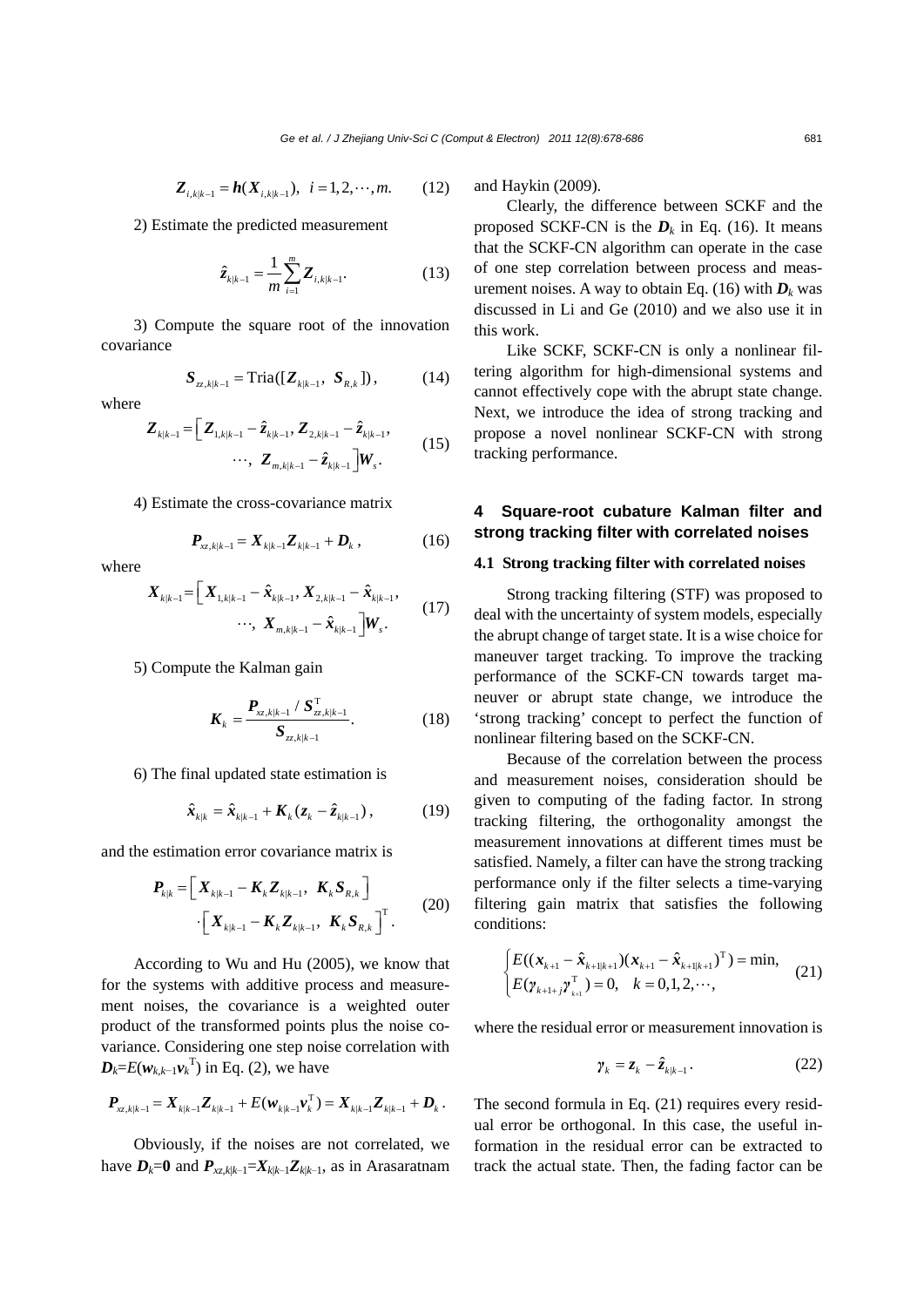computed as follows.

**Lemma 1** The time-varying sub-optimal regulator  $\lambda_k$  can be calculated as follows:

$$
\lambda_k = \begin{cases} c_k, & c_k > 1, \\ 1, & c_k \le 1, \end{cases} \tag{23}
$$

where

$$
c_k = \text{tr}\, \mathbf{N}_k / \text{tr}\, \mathbf{M}_k \,, \tag{24}
$$

$$
\begin{cases}\nN_{k} = V_{0,k} - \beta R_{k} - H_{k,\hat{x}_{k|k-1}} \cdot (Q_{k,k-1} - J_{k-1}R_{k-1}J^{T}_{k-1})H_{k,\hat{x}_{k|k-1}}^{T}, \\
M_{k} = (F_{k-1,\hat{x}_{k-1|k-1}} - J_{k-1}H_{k-1,\hat{x}_{k-1|k-1}})P_{k-1|k-1} \\
\cdot (F_{k-1,\hat{x}_{k-1|k-1}}^{T} - J_{k-1}H_{k-1,\hat{x}_{k-1|k-1}})H_{k,\hat{x}_{k|k-1}}^{T}H_{k,\hat{x}_{k|k-1}},\n\end{cases} (25)
$$

where

$$
F_{k-1,\hat{x}_{k-1,k-1}} = \frac{\partial f(x_k)}{\partial x_k}\Big|_{x_k = \hat{x}_{k-1,k-1}}, \qquad (26)
$$

$$
\boldsymbol{H}_{k,\hat{\boldsymbol{x}}_{k|k-1}} = \frac{\partial \boldsymbol{h}(\boldsymbol{x}_k)}{\partial \boldsymbol{x}_k}\bigg|_{\boldsymbol{x}_k = \hat{\boldsymbol{x}}_{k|k-1}},
$$
 (27)

$$
\boldsymbol{H}_{k-1,\hat{\mathbf{x}}_{k-1|k-1}} = \frac{\partial \boldsymbol{h}(\boldsymbol{x}_k)}{\partial \boldsymbol{x}_k}\bigg|_{\boldsymbol{x}_k = \hat{\mathbf{x}}_{k-1|k-1}}, \qquad (28)
$$

$$
\mathbf{J}(k) = \mathbf{D}_k \mathbf{R}_k^{-1} \,, \tag{29}
$$

$$
\boldsymbol{V}_{0,k} = \begin{cases} \gamma_1 \gamma_1^{\mathrm{T}}, & k = 1, \\ (\rho \boldsymbol{V}_{0,k-1} + \gamma_k \gamma_k^{\mathrm{T}}) / (1 + \rho), & k > 1. \end{cases}
$$
 (30)

According to the basic formulation of the STF theory in Zhou and Ye (2000), the forgetting factor *ρ* should be  $0 < \rho \le 1$  and is commonly chosen as 0.95. The softening factor  $\beta$  is equal to or greater than 1 for smoothing the state estimation.  $\beta$  can be set by experience. We set  $\beta$ =1.2 in this study.

# **4.2 SCKF-STF-CN**

The essence for the strong tracking is to adaptively adjust the prediction error covariance  $P_{k|k-1}$  by use of the fading factor (Zhou *et al*., 1999; Zhou and Ye, 2000). There is a substantial difference for  $P_{k|k-1}$ between SCKF and methods such as UKF and EKF; i.e., SCKF depends on  $S_{kk-1}$  and need not compute  $P_{k|k-1}$ . Thus, we should adjust  $P_{k|k-1}$  to achieve the adaptive effect using a fading factor.

**Theorem 2** (SCKF-STF-CN algorithm) The running formulae for the SCKF-STF-CN algorithm are similar to those for the SCKF-CN shown by Eqs.

 $(4)$ – $(21)$ . The only difference is that Eq.  $(9)$  should be rewritten as

$$
S_{k|k-1} = \sqrt{\lambda_k} \text{Tria}([X_{k|k-1}^*, S_{Q,k}]). \tag{31}
$$

**Proof** According to the strong tracking concept and Eq.  $(3)$ , we have

$$
\lambda_{k} P_{k|k-1} = \lambda_{k} A A^{T} = \lambda_{k} \mathbf{R}^{T} \mathbf{Q}^{T} \mathbf{Q} \mathbf{R}
$$
  
=  $\lambda_{k} \mathbf{R}^{T} \mathbf{R} = \sqrt{\lambda_{k}} \mathbf{R}^{T} \sqrt{\lambda_{k}} \mathbf{R} = \mathbf{S}_{k|k-1} \mathbf{S}_{k|k-1}^{T},$  (32)

where

$$
\mathbf{S}_{k|k-1} = \sqrt{\lambda_k} \mathbf{R}^{\mathrm{T}} \,. \tag{33}
$$

Then, combining Eq. (9) for SCKF-STF-CN, one can obtain

$$
S_{k|k-1} = \sqrt{\lambda_k} \text{Tria}([X_{k|k-1}^*, S_{Q,k}]). \tag{34}
$$

The proof is finished.

A more strict and exact solution to  $S_{k|k-1}$  is possibly  $\text{Tri}_0([\sqrt{\lambda_k} \, X_{k|k-1}^*, \mathcal{S}_{O,k}])$ . However, there is not clear difference on the estimation accuracy between the two solutions. Then, the running sequence of the SCKF-STF-CN algorithm is Eqs.  $(4)$ ,  $(5)$ ,  $(7)$ ,  $(8)$ ,  $(23)$ – $(30)$ ,  $(31)$ ,  $(11)$ – $(14)$ ,  $(16)$ ,  $(18)$ – $(20)$ .

## **5 Brief analysis**

By considering one step correlation between the process and measurement noises and introducing the time-varying sub-optimal fading factor of strong tracking filtering, the current SCKF in Arasaratnam and Haykin (2009) is improved for nonlinear state estimation. As a result, SCKF-STF-CN is proposed for the system with a kind of noise correlation and state maneuver. First, we give the formulae for SCKF-CN, especially Eq. (16) which represents one step noise correlation. Second, the square-rooting factor of the prediction error covariance with a fading factor is derived based on SCKF-CN and STF. Finally, the integrated running formulae for SCKF-STF-CN are presented.

Compared with the current nonlinear estimators such as SCKF and UKF-STF-CN given in Li and Ge (2010), the proposed SCKF-STF-CN estimator has the following advantages: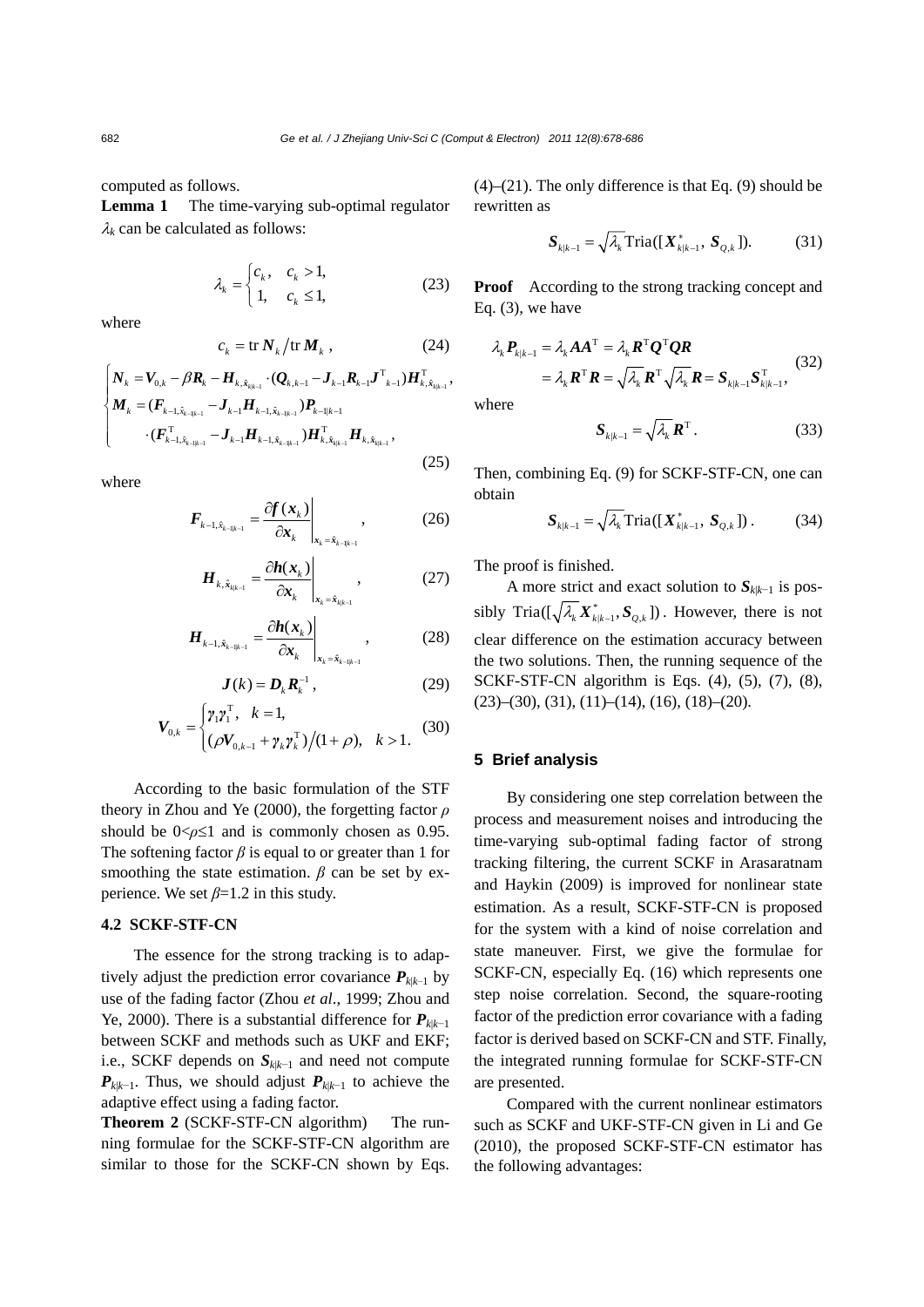1. SCKF can estimate only the conventional nonlinear state for the system with uncorrelated noises, and does not have the ability to track the target maneuver. In contrast, the proposed nonlinear filter can easily deal with the one step correlated noises, and achieve the strong tracking ability in dealing with the target maneuver or abrupt state change, and uncertain system models. Therefore, SCKF-STF-CN is superior to SCKF on estimation accuracy, and has strong robustness on the mismatching of model parameters and low sensitivity to initial statistical properties. Its computational complexity is also moderate.

2. Although UKF-STF-CN is derived for the system with one step noise correlation and possible abrupt state change, the use of UKF leads to a weak estimation performance for high-dimensional nonlinear tracking systems.

Therefore, to estimate the state of a highdimensional nonlinear system, by applying SCKF and STF and considering the one step correlation between process and measurement noises, the proposed SCKF-STF-CN achieves more extensive overall properties, better performance, and stronger tracking ability to deal with the target state maneuver.

## **6 Computer simulation**

In this section, the bearings-only tracking is considered to validate the proposed SCKF-CN and SCKF-STF-CN. All results are the mean of 1000 Monte-Carlo simulations.

## **6.1 Bearings-only tracking system**

The bearings-only tracking system (Fig. 1) is composed of two sensors to track a moving target state, where each sensor can obtain only an angle measurement to the state, denoted as  $\alpha_1(k)$  and  $\alpha_2(k)$ , respectively. The two sensors A and B are fixed, and the distance between them is *d* (m).



**Fig. 1 Bearings-only tracking system** 

## **6.2 Tracking model**

Considering the system described in Section 2, the state is denoted as  $\mathbf{x}_k = [x_{1,k}, x_{2,k}, y_{1,k}, y_{2,k}]^\text{T}$ , where  $x_{1,k}$  and  $y_{1,k}$  (m) are the displacement components of east and north, respectively, and  $x_{2,k}$  and  $y_{2,k}$  are the respective velocity components. The target moves according to a constant velocity (CV) model, and the transfer matrix in Eq. (1) is

$$
\boldsymbol{F}_{k,k-1} = \begin{bmatrix} 1 & T & 0 & 0 \\ 0 & 1 & 0 & 0 \\ 0 & 0 & 1 & T \\ 0 & 0 & 0 & 1 \end{bmatrix},\tag{35}
$$

where the tracking cycle *T*=1 s.

In terms of the principle of two-position crosspoint, the measurement equation can be established as

$$
\boldsymbol{h}(x_k) = \begin{bmatrix} \arccos\left(\frac{x_{1,k}}{\sqrt{x_{1,k}^2 + y_{1,k}^2}}\right) \\ \arccos\left(\frac{x_{1,k} - d}{\sqrt{(x_{1,k} - d)^2 + y_{1,k}^2}}\right) \end{bmatrix}, \quad (36)
$$

and the measurement noise is a Gaussian sequence with zero mean.

## **6.3 Examples**

**Example 1** We compare the estimation precisions of SCKF-CN and SCKF for the nonlinear state system with one step correlated noises. Here,  $Q_{k,k-1}$ = diag $\{100, 1, 100, 1\}$ . The scheme to create the noise correlation is as follows: Let  $v_k = Cw_{k,k-1}$ , where *C* is a known coefficient matrix with an appropriate dimensionality. Then, we easily have

$$
\mathbf{R}_{k} = E(\mathbf{v}_{k} \mathbf{v}_{k}^{\mathrm{T}}) = E(C \mathbf{w}_{k,k-1} \mathbf{w}_{k,k-1}^{\mathrm{T}} C^{\mathrm{T}})
$$
  
=  $CE(\mathbf{w}_{k,k-1} \mathbf{w}_{k,k-1}^{\mathrm{T}}) C^{\mathrm{T}} = C Q_{k,k-1} C^{\mathrm{T}}.$  (37)

The initial state is  $x_0 = [100, 4.62, 100, 9.62]^T$ , the covariance matrix is

$$
\boldsymbol{P}_0 = \begin{bmatrix} 100 & 1 & 0 & 0 \\ 1 & 1 & 0 & 0 \\ 0 & 0 & 100 & 1 \\ 0 & 0 & 1 & 1 \end{bmatrix},
$$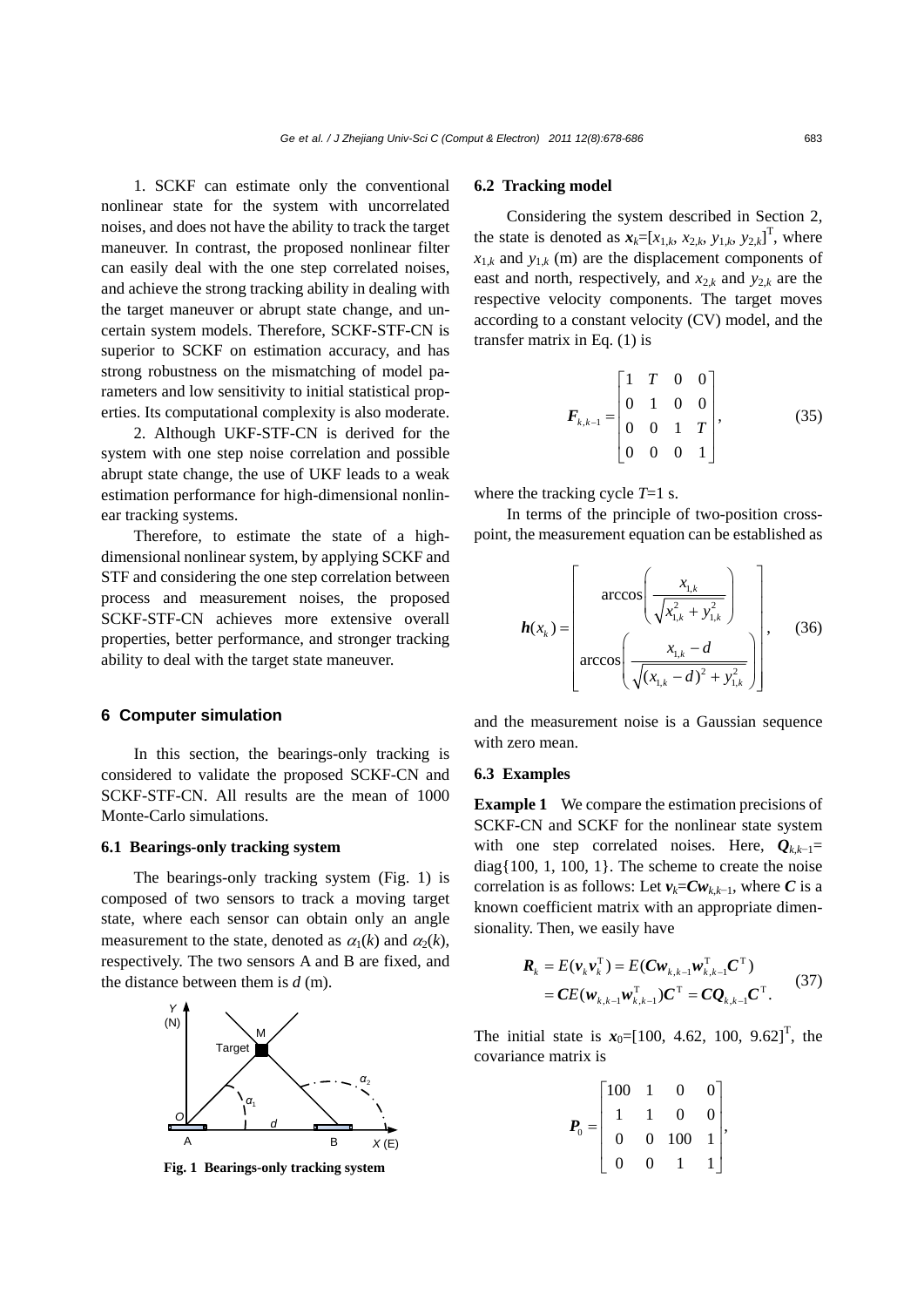and the known coefficient matrix is

$$
C = \begin{bmatrix} 0.000001 & 0.0001 & 0.0001 & 0.0001 \\ 0.0001 & 0.000001 & 0.00001 & 0.0001 \end{bmatrix}.
$$

In addition, for the SCKF,  $D_k=0$ . The simulation results are shown in Fig. 2 and Table 1.



**Fig. 2 Absolute estimation errors of** *X***-displacement (a) and** *Y***-displacement (b) in Example 1** 

| Table 1 Absolute displacement estimation error |  |  |  |
|------------------------------------------------|--|--|--|
|------------------------------------------------|--|--|--|

| Displacement | Absolute error (m) |                | Improved   |
|--------------|--------------------|----------------|------------|
|              | <b>SCKF</b>        | <b>SCKE-CN</b> | percentage |
| X            | 19.15              | 4.25           | 77%        |
|              | 10.99              | 2.16           | 80%        |

We can easily see from the results that SCKF-CN has better estimation performance than SCKF without considering the noise correlation for the nonlinear system with one step correlated noises. Also, SCKF-CN is more robust than the conventional SCKF.

**Example 2** We compare SCKF-CN with SCKF-STF-CN on the estimation performance for the nonlinear system, to show the strong tracking ability of SCKF-STF-CN towards abrupt state change. For the convenience of the comparison, we consider  $D_k=0$ , which means that the process and measurement

Gaussian noises are independent. Thus, SCKF-CN and SCKF-STF-CN can be marked with SCKF and SCKF-STF in this example. We set two state mutations from 30 to 40 s, which make the abrupt state change from 30 to 40 s. The system parameters are

$$
\mathbf{Q}_{k,k-1} = \begin{bmatrix} \mathbf{Q}_1 & \mathbf{0} \\ \mathbf{0} & \mathbf{Q}_1 \end{bmatrix}, \ \mathbf{Q}_1 = \begin{bmatrix} T^3/3 & T^2/2 \\ T^2/2 & T \end{bmatrix},
$$

$$
\mathbf{R}_k = \text{diag}\{0.001, \ 0.001\} \times \pi/180,
$$

$$
\mathbf{x}_0 = [100, \ 4.62, \ 100, \ 9.62]^T,
$$

$$
\mathbf{P}_0 = \text{diag}\{7, \ 0.01, \ 7, \ 0.01\}.
$$

The simulation results are given in Fig. 3, Fig. 4, and Table 2.





**Fig. 4 Absolute estimation errors of** *X***-displacement (a) and** *Y***-displacement (b) in Example 2**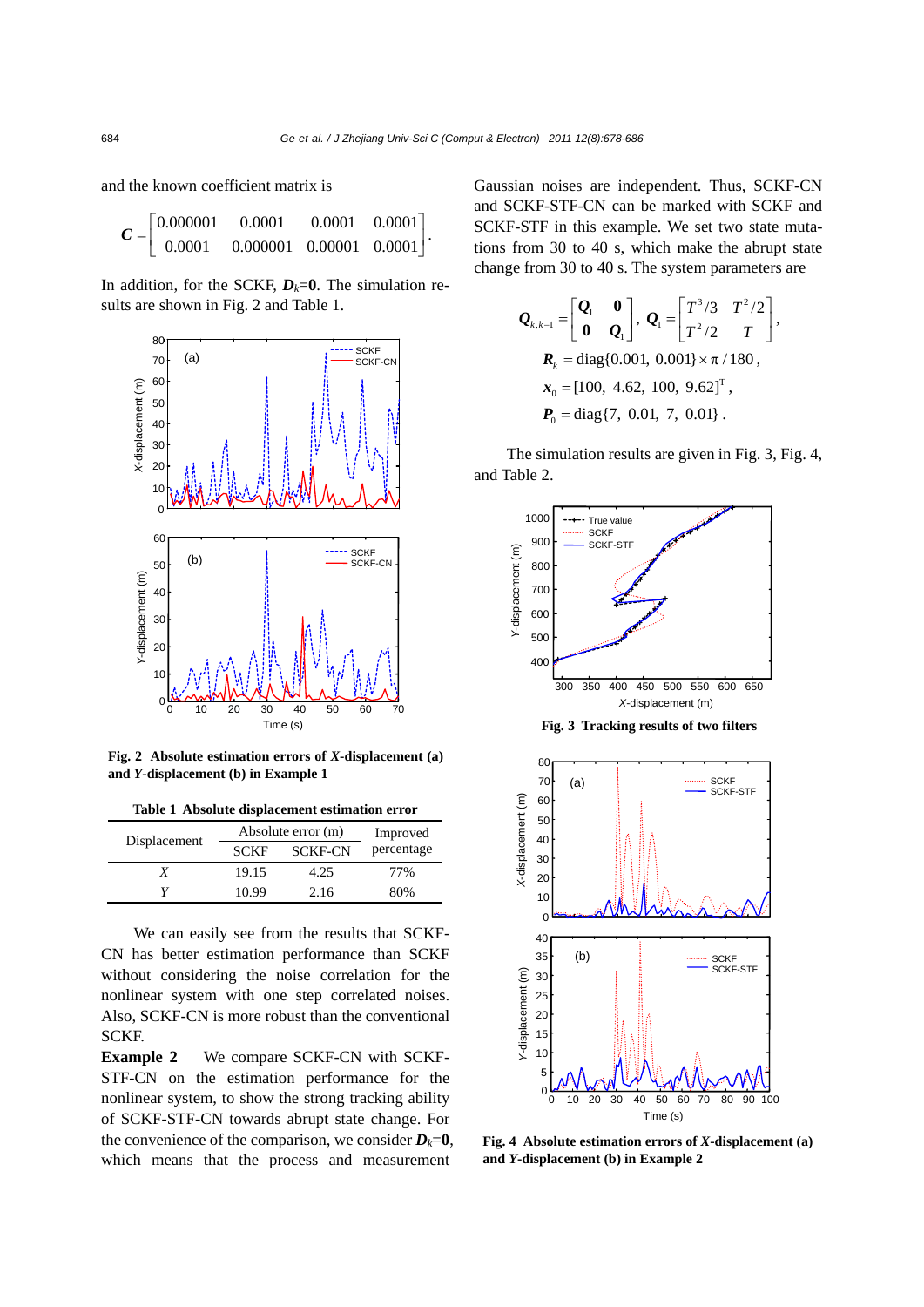| rapic 2 reported displacement estimation error |                    |                 |            |  |
|------------------------------------------------|--------------------|-----------------|------------|--|
| Displacement                                   | Absolute error (m) |                 | Improved   |  |
|                                                | <b>SCKF</b>        | <b>SCKF-STF</b> | percentage |  |
|                                                | 9.57               | 2.96            | 69%        |  |
|                                                | 4.68               | 2.08            | 55%        |  |

**Table 2 Absolute displacement estimation error** 

The results show that SCKF-STF can achieve a better tracking effect besides the target state with abrupt change, and the tracking performance of SCKF is reduced because the abrupt state change will harm its estimation accuracy. This is because the fading factor in STF helps SCKF-STF to obtain the adaptive tracking ability towards the abrupt target state change. Fig. 4 also shows that SCKF-STF-CN has better robustness than SCKF-CN when there is target maneuver or abrupt state change.

**Example 3** The simulation is performed to compare the estimation performance between the proposed SCKF-STF-CN and the UKF-STF-CN in Li *et al*. (2010), to show the superiority of SCKF-STF-CN on estimation performance. The setup for the abrupt state change refers to Example 2, and

$$
Q_{k,k-1} = \begin{bmatrix} Q_1 & \mathbf{0} \\ \mathbf{0} & Q_1 \end{bmatrix}, \quad Q_1 = \begin{bmatrix} T^3/3 & T^2/2 \\ T^2/2 & T \end{bmatrix},
$$
\n
$$
v_k = C w_{k,k-1}, \quad R_k = C Q_{k,k-1} C^T,
$$

initial state  $x_0 = [100, 4.62, 100, 9.62]^T$ , its covariance

$$
\boldsymbol{P}_0 = \text{diag}\left\{ \begin{bmatrix} 100 & 1 \\ 1 & 1 \end{bmatrix}, \begin{bmatrix} 100 & 1 \\ 1 & 1 \end{bmatrix} \right\}, \text{ and}
$$

$$
C = \begin{bmatrix} 0.000005 & 0.0005 & 0.0005 & 0.0005 \\ 0.0005 & 0.000005 & 0.00005 & 0.0005 \end{bmatrix}.
$$

The results are shown in Fig. 5 and Table 3.

**Table 3 Absolute displacement estimation error** 

| Displacement | Absolute error (m) |                                   | Improved |
|--------------|--------------------|-----------------------------------|----------|
|              |                    | UKF-STF-CN SCKF-STF-CN percentage |          |
|              | 17.73              | 12.05                             | 32%      |
|              | 16.54              | 7.75                              | 53%      |
|              |                    |                                   |          |

Clearly, SCKF-STF-CN has better tracking performance than UKF-STF-CN because of the advantage of SCKF, which uses the spherical cubature rule and radial rule to optimize the sigma points and weights. As a result, the capability to deal with a state with high dimensionality is enhanced. SCKF-STF-CN also has better stability because of the use of *QR*  decomposition.



**Fig. 5 Absolute estimation errors of** *X***-displacement (a) and** *Y***-displacement (b) in Example 3** 

#### **7 Conclusions**

We study nonlinear filtering for the system with one step noise correlation and abrupt state change based on the square-root cubature Kalman filter. The contribution includes two aspects. First, we present SCKF-CN that can operate with one step correlation between process and measurement noises. Second, by introducing the strong tracking concept into SCKF-CN, we establish a universal nonlinear filtering method that can not only deal with the correlated noise but also achieve outstanding tracking ability towards high-dimensional systems and abrupt change of target state. In the future, we will extend this algorithm to multisensor nonlinear systems with full noise correlation and abrupt state change for nonlinear data fusion.

#### **References**

Arasaratnam, I., Haykin, S., 2008. Square-root quadrature Kalman filtering. *IEEE Trans. Signal Process.*, **56**(6):